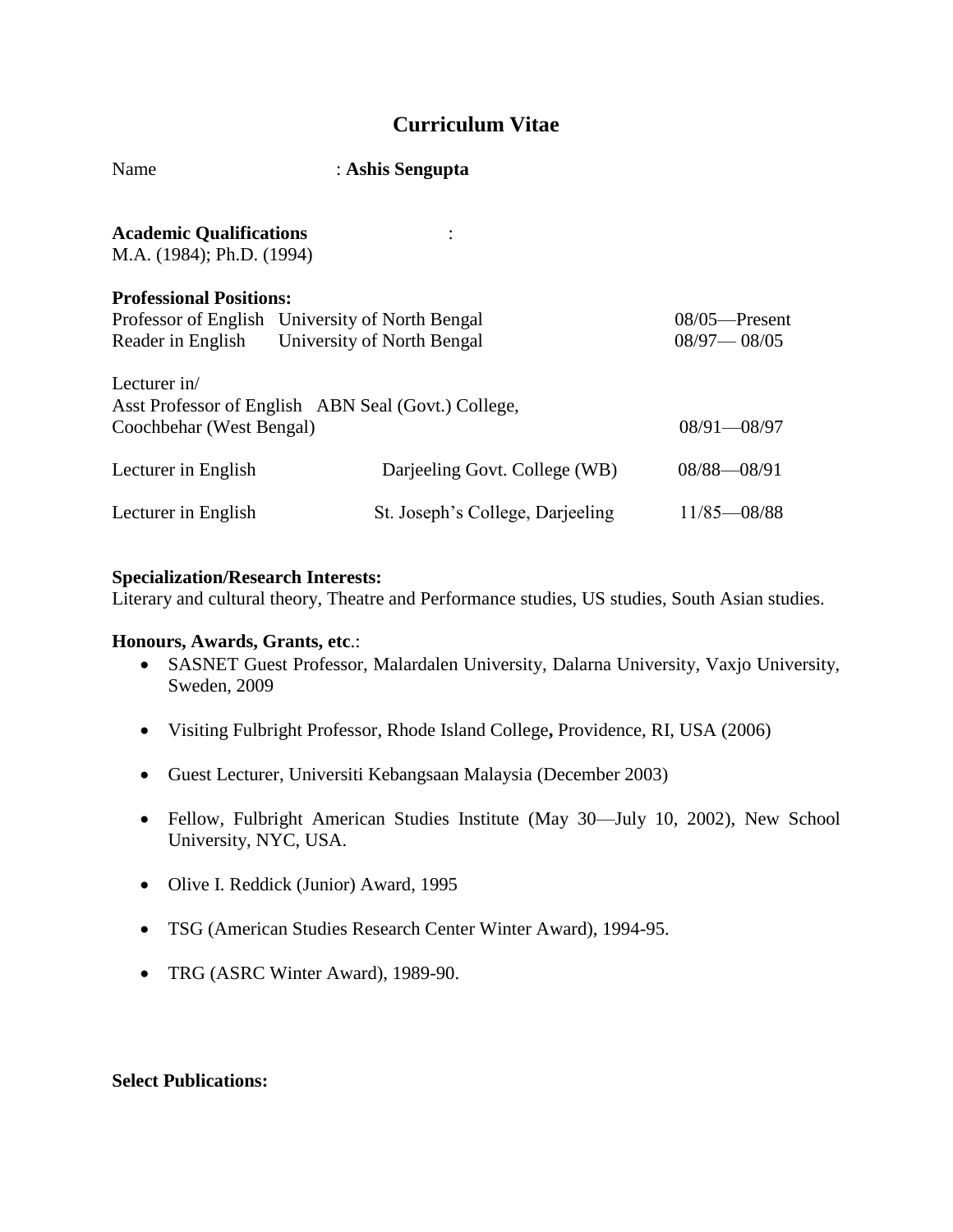#### **Books (sole-authored):**

 *Postdramatic Theatre and India: Theatre-Making since the 1990s* (London: Bloomsbury Methuen [Engage Series]), January 2022)

### **Books (edited):**

- *Islam in Performance: Contemporary Plays from South Asia* (London: Bloomsbury Methuen, 2017)
- *Mapping South Asia through Contemporary Theatre: Essays on the Theatres of India, Pakistan, Bangladesh, Nepal and Sri Lanka* (London: Palgrave Macmillan, 2014).

### **Translations**

- Excerpts from *Tin Shohorer Galpo*. By Tapas Sen. In *A Poetics of Modernity: Indian Theatre Theory, 1850 to the Present.* Ed. Aparna Bhargava Dharwadker. New Delhi: Oxford University Press, 2019. 261-65.
- 'Bhumika,' *Nabanna*. By Bijan Bhattacharya. In *A Poetics of Modernity: Indian Theatre Theory, 1850 to the Present.* 162-67.

#### **Articles/Book Chapters/Book Reviews (Over 50): only selected ones here**

1. Review of Abhijit Sen's *Rabindranath Tagore's Theatre* (London: Routledge, 2022), in

*Asiatic* (forthcoming, 2022).

2. "Abhilash Pillai's *Midnight's Children*: Performing Politics through Optics", *Theatre* 

 *Research International* (forthcoming, 2022) (Cambridge University Press).

3. "Project Nationalism and Theatre in Contemporary India, *Contemporary Theatre Review* (April

2022). (Taylor and Francis).

- 4**.** "India's Postdramatic: Conversations with Theatre-Makers and a Critique." *Marg* (March 2019): 46-63.
- 5. "Staging Diaspora: South Asian American Theatre Today." *Journal of American Studies* 46.4 (2012): 831-54. (Cambridge University Press, U.K.).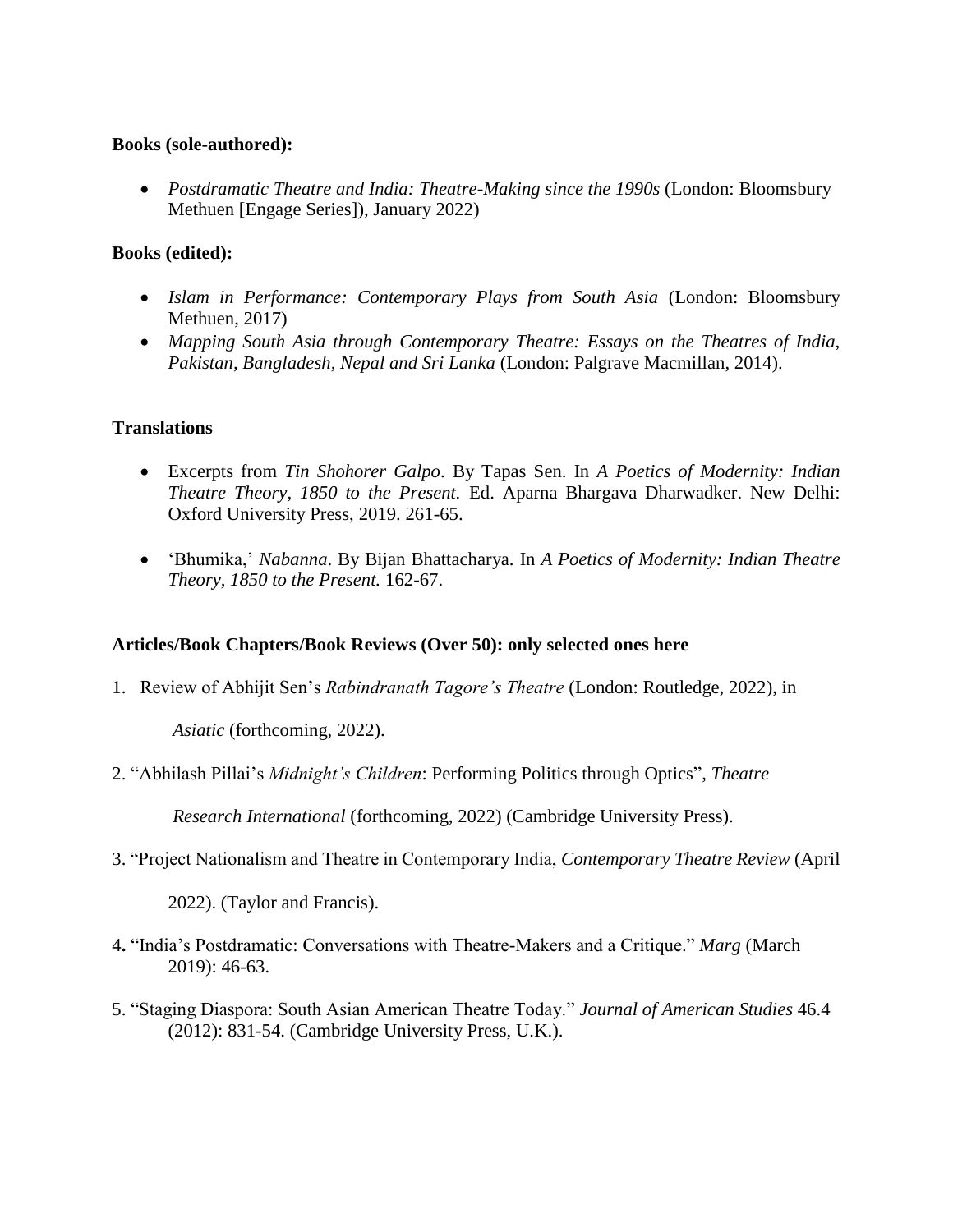- 6. "Different Strokes: The Chinese Male Subject in *The Chickencoop Chinaman* and *M. Butterfly*." *Comparative American Studies* 10.1 (2012). (Maney/University of East Anglia, U.K.).
- 7. "Of Race/Religion, Nation and Violence: *Incident at Vichy* and *Final Solutions*." *Comparative American Studies* 8.3 (2010): 179-93. (Maney/University of East Anglia, U.K.).
- 8. "'Coming Out of the Closet': Re-reading *The Boys in the Band* and *On a Muggy Night in Mumbai*." *The Journal of American Drama and Theatre* 22.1 (2010): 33-49. (CUNY, USA).
- 9. "'Paradise Keeps Slipping Back': *The Misfits* and *After the Fall*." *The Arthur Miller Journal* 3.1 (2008): 29-42 (USA).
- 10. "The Hyphenated Identity in Contemporary Multiethnic American Drama." *Americana: E-Journal* 4.1 (2008). (Hungary.)
- 11. "The Late Plays of Arthur Miller: Problematizing the Real." *Miller and Middle America*. Ed. Paula Langteau. Lanham, MD: University Press of America, 2007. 107-24.
- 12. "From the Pages of a Fulbrighter's Diary." *Indian Fulbrighter* (Fall 2006): 6.
- 13. "The Archbishop's Ceiling." Review. *The Arthur Miller Journal* (USA) 1.2 (2006): 91-94.
- 14. "Mahesh Dattani." *Dictionary of Literary Biography*, Vol. 323: *South Asian Writers in English*. Ed. Fakrul Alam. Detroit: BCL, 2006. 80-85.
- 15. "How to Accommodate Many Faiths at Work." *The Providence Journal* 30 November, 2006: B5. (USA).
- 16. "Mahesh Dattani and the Indian (Hindu) Family Experience." *Hungarian Journal of English and American Studies*. 11.2 (2005): 149-67.
- 17. "James Baldwin's *Amen Corner*: From the Spirituals to the Blues." *UYO Journal of Humanities* 8 (2003, published 2005): 157-73. (University of UYO, Nigeria)
- 18. "Plays as Political Allegories: *The Ride Down Mount Morgan* and *Tughlaq*." *The Arthur Miller Society Newsletter* (USA) 9 (June 2004):14-15.
- 19. "Meeting History." Interview with Niyi Osundare. *The Sunday Statesman* 12 April 2004: 5.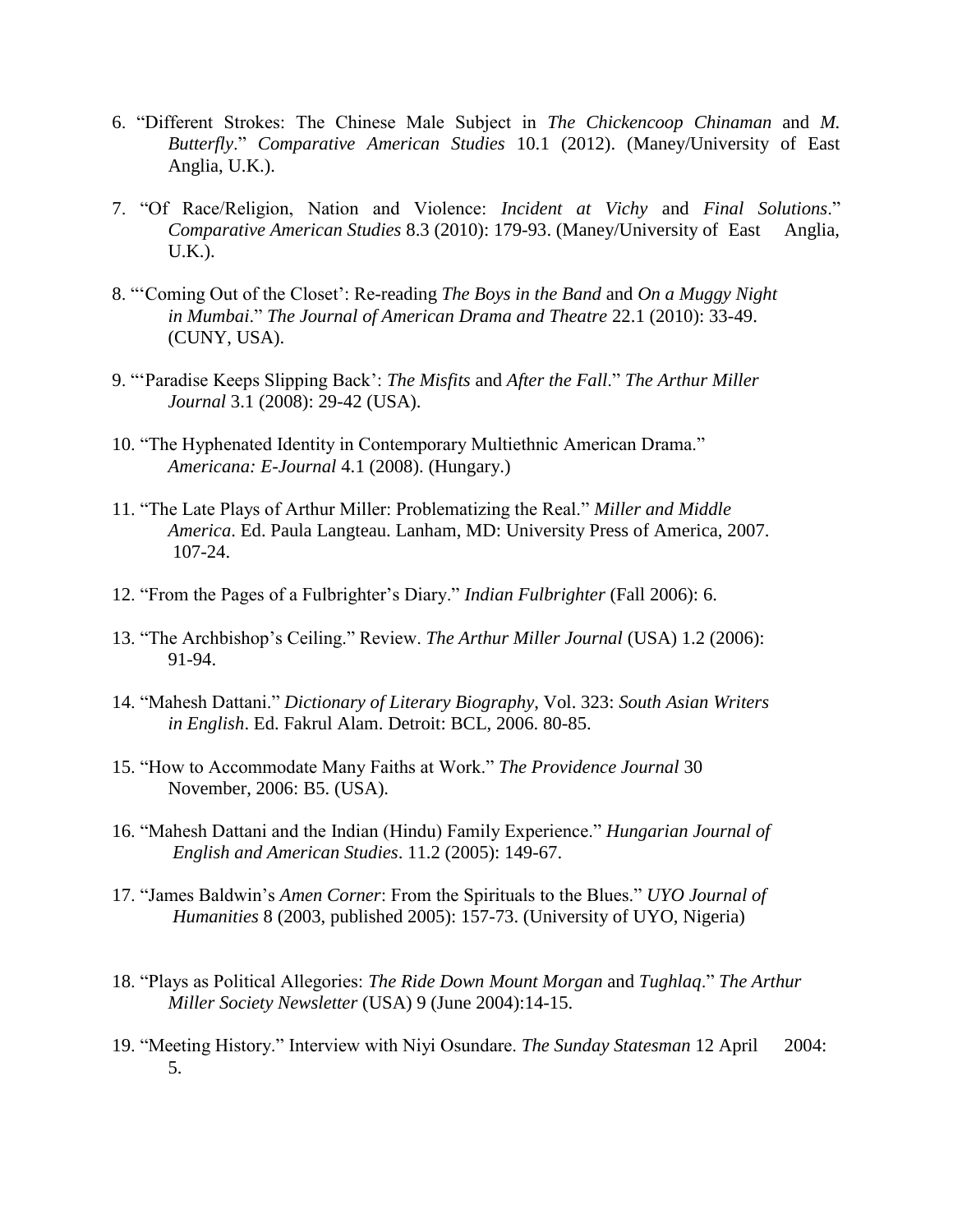- 20. "*Silence! The Court is in Session* and *Naga-Mandala*: On Sexual Colonization". *Reclaiming Places and Space*. Ed. Ruzy Suliza Hashim and Ganakumaran Subramaniam. Bangi: Universiti Kebangsaan Malaysia, 2003. 59-68.
- 21. "The Outsider." On Susan Sontag. *The Sunday Statesman Magazine* 19 October 2003: 5.
- 22. "Crossing Borders with Two 'Power' Plays: *Ghashiram Kotwal* and *The Archbishop's Ceiling*." *Studies in American Literature*. Vol. 3. Calcutta: American Center, 2003. 1-13.
- 23. "Politics as Theater in Arthur Miller". *The Arthur Miller Society Newsletter* (USA) 7 (June 2003):11.
- 24. "The Best of Both Worlds". On N. Scott Momaday. *The Sunday Statesman* 8 June 2003, Sec. Literary: 3.
- 25. "Between Faith and Scepticism: A Study of Arthur Miller's Later Plays". *The American Literary Mosaic*. Ed. T.S. Anand and S. Mandal. Leeds: Wisdom, 2003. 52-62.
- 26. "*The Sound and the Fury:* Faulkner's Grope for Meaning". *William Faulkner: A Centennial Tribute*. Ed. S. Mandal. New Delhi: Prestige, 1999. 100-10.
- 27. "*The Glass Menagerie*: 'Bits of a Shattered Rainbow' ". *A Mosaic of Encounters: India & USA*. Ed. A.A. Mutalik-Desai *et al.* New Delhi: Creative Books, 1999. 21-28.
- 28. "*The Archbishop's Ceiling*: Truth and Fiction in Arthur Miller". *Indian Journal of American Studies* 28. 1 & 2 (1998): 61-64. (ASRC)
- 29. "William Wells Brown's *Clotel*: A Critique of Slave Life in America". *Indian Views on American Literature*. Ed. A.A. Mutalik-Desai. New Delhi: Prestige, 1998. 117- 25.
- 30. "*The Red Badge of Courage*: Stephen Crane on Heroism". *North Bengal University Review* (1997): 60-67.
- 31. "Images of Black Women in *The Bluest Eye* and *Meridian*". *Literary Voice* (1995): 62-68.
- 32. "*A Memory of Two Mondays*: The Paradox of Life in Arthur Miller". *American Literature and Culture*: *New Insights*. Ed. Laxmi Parasuram. New Delhi: Prestige,1995. 74-78.
- 33. "Afro-American Women's Fiction: Perspectives on Race and Gender". *New Quest* (March-April, 1995). 89-98.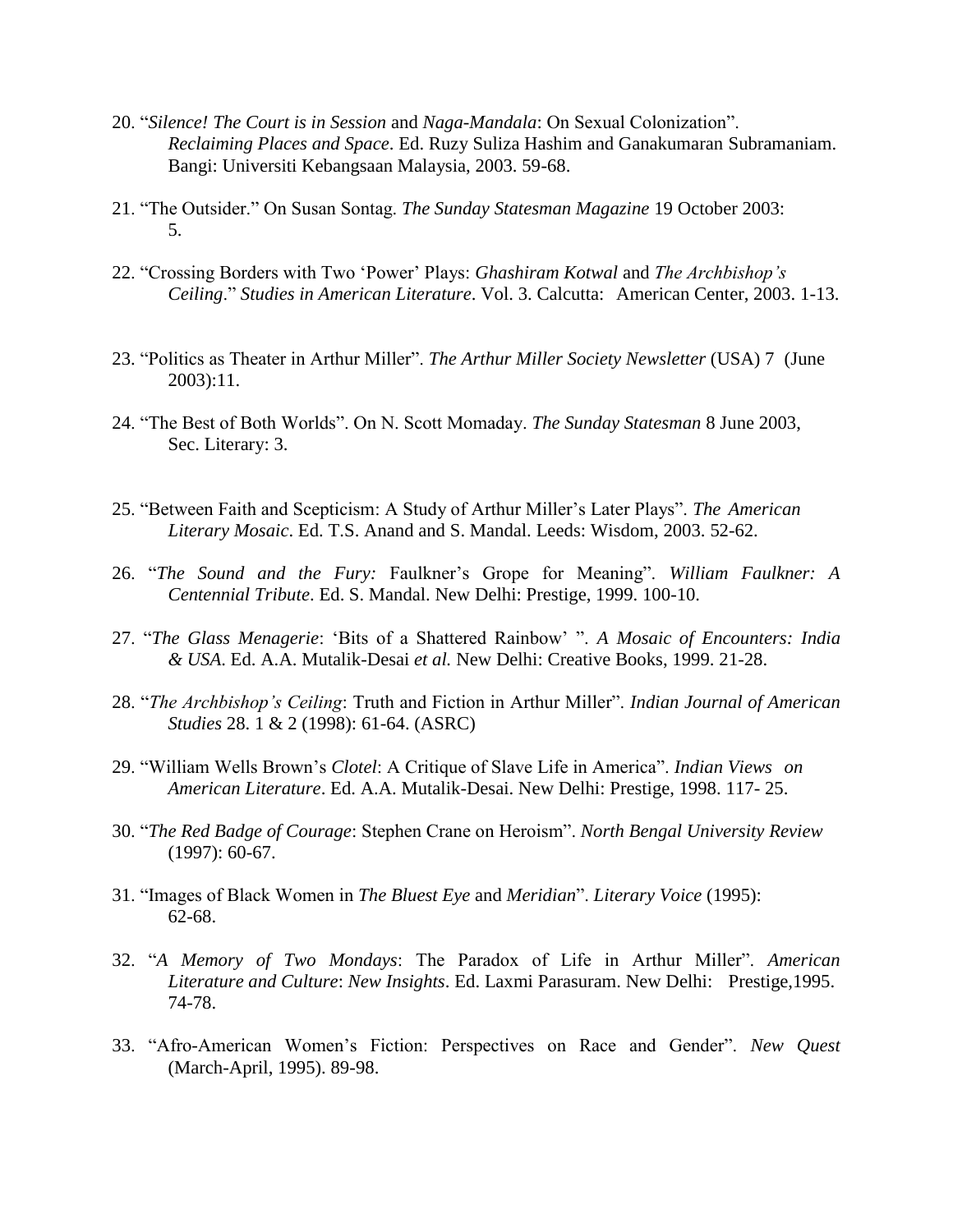- 34. "Arthur Miller's *The Price*: An Appreciation". *Literary Voice* (1994): 11-14.
- 35. "Search for Black Womanhood in Alice Walker's *Meridian*". *New Quest* (July-August 1994). 221-24.
- 36. "*Incident at Vichy*: Guilt and Responsibility in Arthur Miller". *American Literature Today*. Ed. S. Bala. New Delhi: Intellectual, 1994. 157-61.
- 37. "Robert Frost: 'Two Eyes Make One in Sight'." *Journal of the Dept. of English, Burdwan University* (1993-95): 95-101.
- 38. "*The Creation of the World and Other Business*: On Guilt and Responsibility". *Indian Journal of American Studies* 22.2 (1992). 96-100. (ASRC)
- 39. "Arthur Miller: A Study of His Life-Vision". *Journal of the Dept. Of English, North Bengal University* (1990): 29-37.

### **Invited Talks/Lectures:**

- 1. "Postdramatic Theatre and India", University of Raiganj, 26 May 2022.
- 2. "Postdramatic Theatre in India", Cultures Research Centre, University of Lancaster, 19 May 2022.
- 3. "The Postcolonial and the Postdramatic: Contemporary Indian Theatre," Jamia Millia Islamia, 9 September 2021.
- 4. "The Genealogy of Gender and the Performative Turn in Indian Theatre," Department of Women's Studies, NBU, 11 September 2021.
- 5. 'Postdramatic Theatre in India,' Theatre Appreciation Course, National School of Drama (NSD), Delhi, 4 June 2019.
- 6. "Voices from the Margins," Keynote, Salesian College Seminar, Siliguri Campus, 22 Feb 2019.
- 7. "Towards the Optic: The Changing Language of Theatre in India," World Theatre Forum, NSD, Delhi, 17-18 Feb 2019.
- 8. "Text, Performance, Theatre-Making," speaker at Plenary Session, ITFoK International Theatre Seminar, Thrissur, 22-24 Jan 2019.
- 9. "Fragmented Nations, Fractured Lives, and Theatre in South Asia," National Seminar, NEHU Campus, 17 Nov 2017.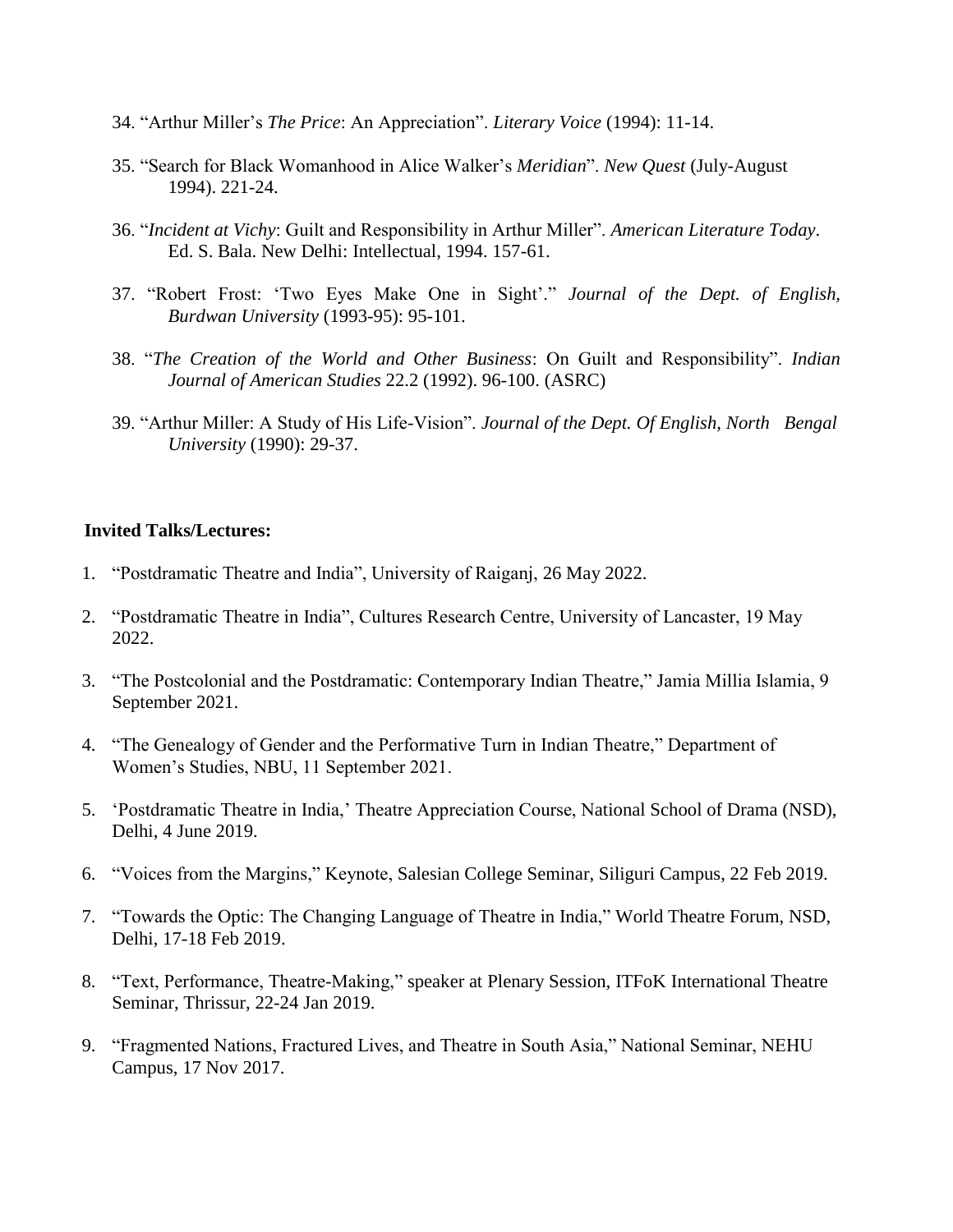- 10. "Presenting *Islam in Performance*," International Conference, Dept of English, NBU, 24-25 February 2017.
- 11. "What is Woman," Refresher Course, NBU, 22 August 2016.
- 12. "Why Study Literature?," Orientation Programme, NBU, 9 August 2016.
- 13. "Pakistan: Women, Politics and Performance," Certificate Course in Women's Studies, NBU, 15 March 2016.
- 14. "Playing Islam / Reading South Asian Plays," paper at MELUS-MELOW International Conference, 19-21 February 2016.
- 15. 'Literature Today: Strategies of Reading,' Special Lecture, Gyan Jyoti College, Siliguri, 4 December 2015.
- 16. 'What is Literature Today?,' Orientation Programme, NBU, 30 November 2015.
- 17. Keynote, National Seminar, Changing Directions of Postcolonial Indian Theatre, University College, Coochbehar, 29 September 2015.
- 18. Panellist, Theatre for Peace Seminar (organized by Ajoka Theatre, Pakistan, and held at SIS, JNU), 18 September 2015.
- 19. Women's Studies/Feminist Studies and India, Refreshers Course, NBU, 20 August 2015.
- 20. "From 'Indian Theatre' to 'Theatres of/in India'", Orientation Programme, University of North Bengal, 14 August 2015.
- 21. 'Power, Performance, Censorship: Contemporary South Asian Theatre,' paper at MELUS-MELOW International Conference, 20-22 February 2015.
- 22. 'From Empowerment to Self-definition,' Refresher Course, Women's Studies Centre, University of North Bengal, 22 May 2015.
- 23. "Women, Performance, Contemporary India," University of North Bengal, 10 November 2014.
- 24. "Theatre and Real Life," Orientation Programme, University of North Bengal, 28 December 2013.
- 25. "Essay as a Literary Form," Refresher Course, Nepali Dept, University of North Bengal, 27 December 2013.
- 26. "Does Theatre Matter? Postscript: In a Literature Conference?," International Seminar, Dept of English, University of North Bengal, 4-5 December 2013.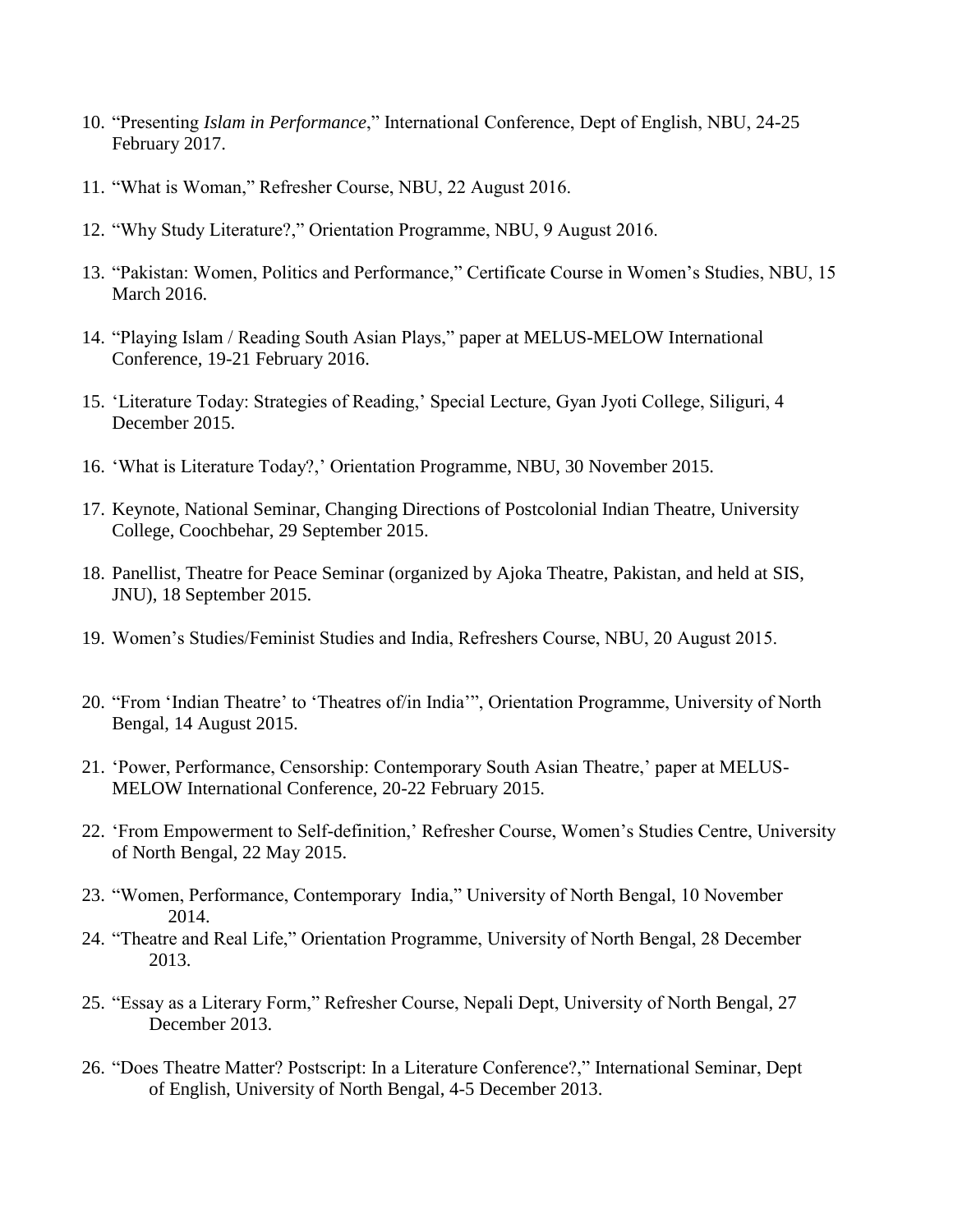- 27. "Sharing Commonwealth Experience through Theatre," National Conference, Government Degree College, Khumulong, Tripura, 12-13 July 2013.
- 28. "Theatre, Aesthetics, Activism: Understanding South Asian Theatre," Refresher Course, Academic Staff College, NBU, 20 June 2013.
- 29. "Untold Stories, Innovative Patterns: Women Playwrights and Directors in Contemporary India, Melus-Melow Int'l Conference, Chandigarh, 8-10 Feb 2013.
- 30. Moderator, Panel Discussion on "Quarrel," following the launch of Ranjan Ghosh's book, *A Lover's Quarrel with the Past* (Berghahn Books, 2012). University of North Bengal, 21 Sept 2012. Introductory lecture by Ashis Sengupta.
- 31. 'Theatre, History and Representation," Orientation Programme, University of North Bengal, 10 August 2012.
- 32. "The Ethnic, the Diasporic, the Transnational: Non-Mainstream American Theatre Today," Garden City College Int'l Conference, 27-28 January 2012.
- 33. Post 9/11: US, Them, and South Asian Diaspora Theatre," Special theme lecture, Gour Mahavidyalay, Malda, 28 November 2011.
- 34. Understanding South Asian Americans through Theatre," Gyan Jyoti College, Siliguri, 18 November 2011.
- 35. "Staging South Asian Diaspora," MELUS-India Conference, Hyderabad, 22-24 September 2011.
- 36. "Dalit and Women's Theatre in India," Orientation Program Lecture, Academic Staff College, NBU, 2 Sept 2011.
- 37. "Other Men and Women in Contemporary Indian Drama: Perspectives on Religion, Caste and Gender," Refresher Course Lecture, Department of History/Academic College, NBU, 22 July 2011.
- 38. "Women in Contemporary India," National Seminar organized by the Center for Women's Studies, University of North Bengal (NBU), 28-29 March 2011.
- 39. "The 'Yes' and the 'No' of the American Environmental Imagination: *Walden* and *Moby-Dick,*" Refresher Course lecture, Department of English/Academic Staff College, NBU, 17 February, 2011.
- 40. "IndiaContemporary: Women, Theatre, and Women's Theatre," Refresher Course lecture, Center for Women's Studies, NBU, 18 November 2010.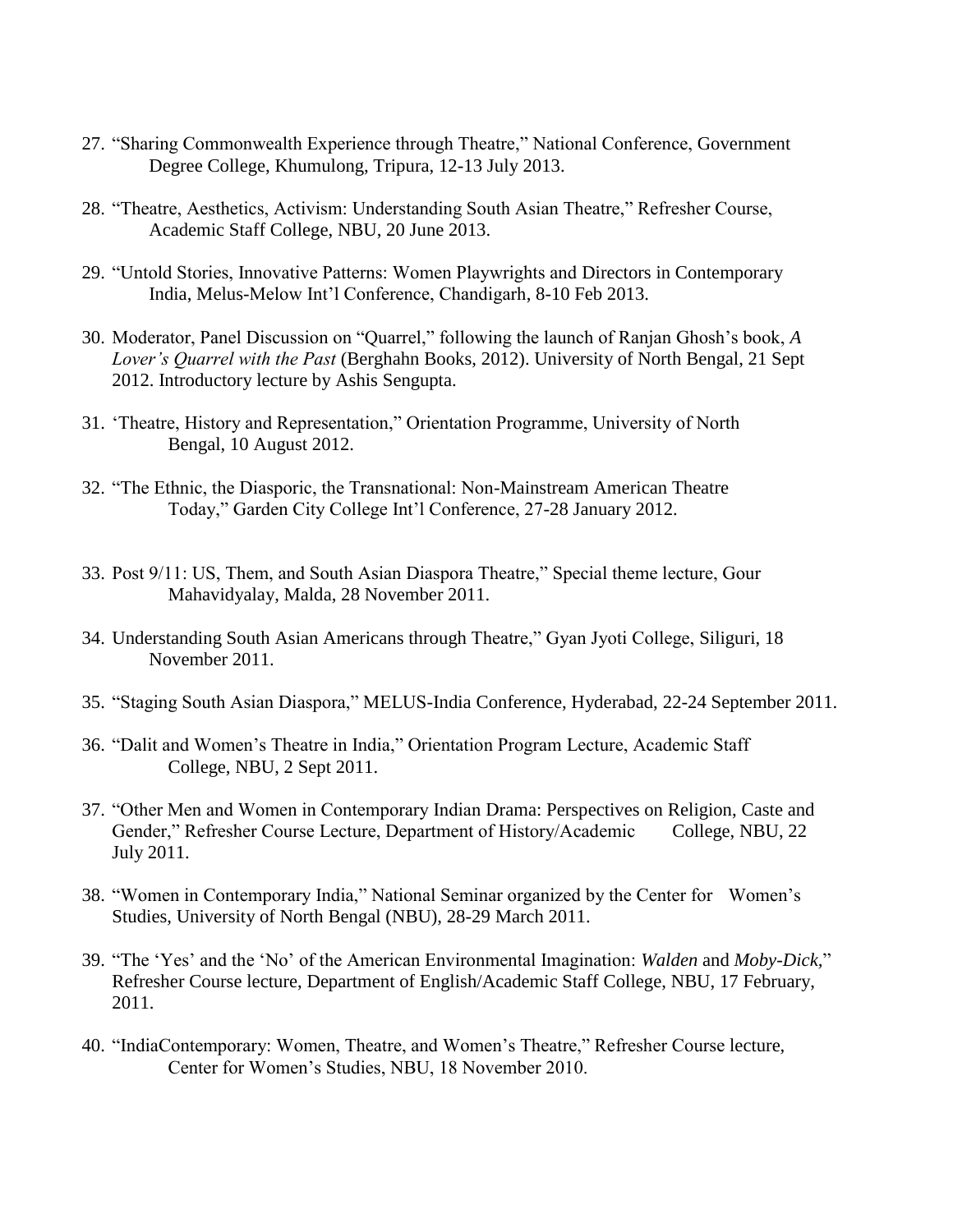- 41. "Power, Gender, and the 'Inquisition': American/Indian Realities through Drama."
- 42. National Seminar, Burdwan University, 17-18 Feb 2010.
- 43. Fulbright Outreach Program lecture, NBU, 22 March 2010.
- 44. "Talking Gender: Feminism and Feminist Theatre in India," Gour Banga University,

23 May 2010.

- 45. "How to Popularize American Studies Today?" International Conference on "American Studies in the 21<sup>st</sup> Century," organized by American Embassy, New Delhi, and American Consulate, Hyderabad, OUCIP, March 29-30, 2010.
- 46. "Negotiating 'Asian American' on the Stage: Frank Chin, David Henry Hwang and Shishir Kurup." ICSSR-NERC national seminar, North Eastern Hill University, 16-18 March, 2010.
- 47. Performing Asian America, Department of English Colloquium, NBU, 29 May 2010.
- 48. "Do You \$peak American? 'Change Is Gonna Do Ya Good'." Invited lecture, International Seminar titled "englishes," Jalpaiguri Government Engineering College, 23 February, 2009.
- 49. "Indian Theatre: Vintage and Contemporary." Dalarna University, Sweden, 23 March, 2009.
- 50. "Gender and Sexuality: Reading India through Contemporary Drama in English." Vaxjo University & Malardalen University, Sweden, 20 & 26 March, 2009.
- 51. "Re-reading *The Boys in the Band* and *On a Muggy Night in Mumbai*." The Melus-Melow International Conference, Visva-Bhararti, Santiniketan, 28-30 November 2008.
- 52. "Changing Directions in Asian American Drama: *M. Butterfly* and *Walls*." The 11th American Literature Study Circle Conference, American Center, Kolkata. 29 July-1 August, 2008.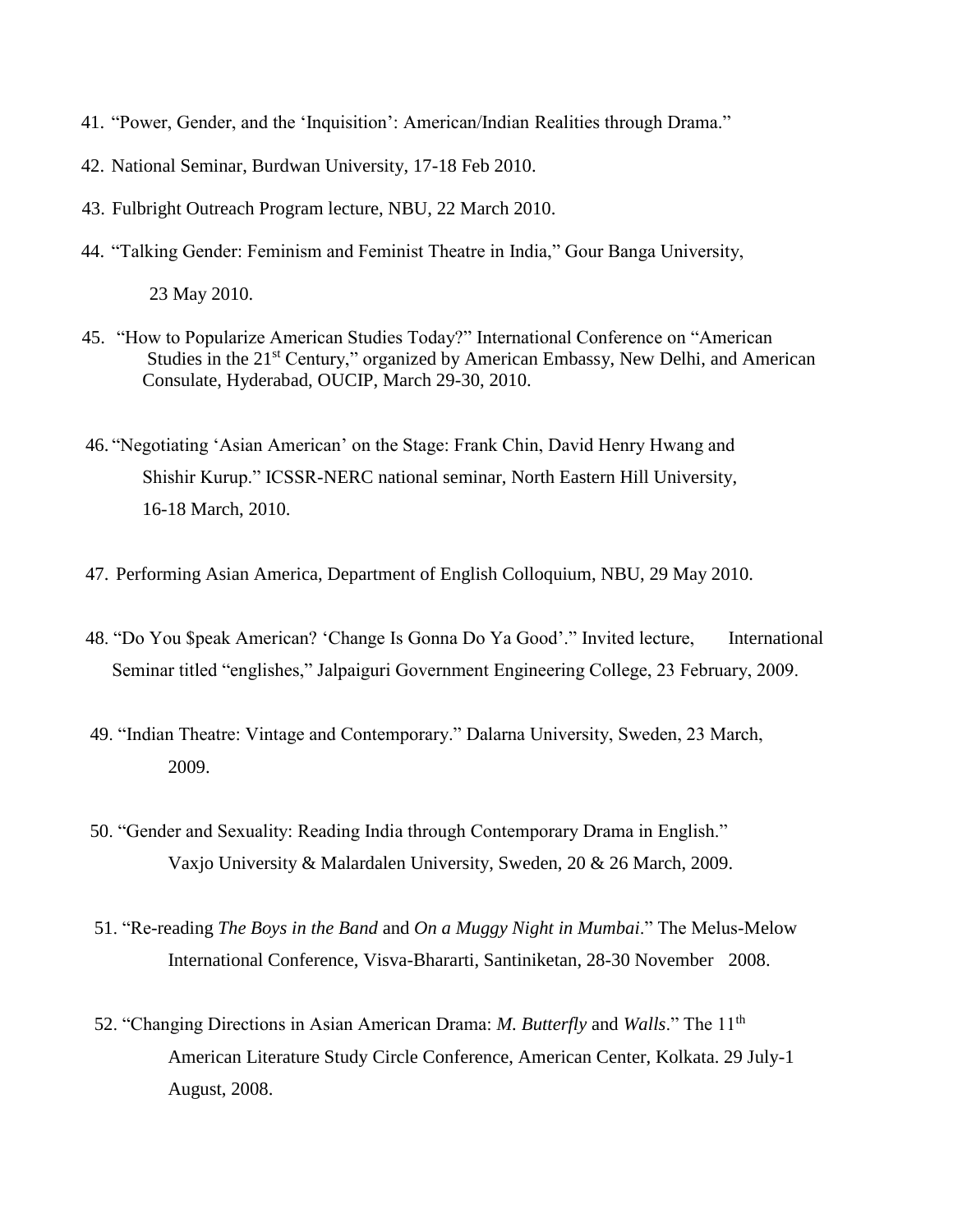- 53. "Nation, Gender and Sexuality: Reading Indian Drama in English." UGC-sponsored Refresher Course, Department of English, University of Burdwan. 23-24 July, 2008. (Spoke as a resource person.)
	- 54. "The Hyphenated Identity in Contemporary Multiethnic American Drama." The 10<sup>th</sup> American Literature Study Circle Conference (organized by the American Center, Kolkata), Fort Raddison, Raichak, 11-13 September, 2007.
	- 55. "Paradise Keeps Slipping Back': *The Misfits* and *After the Fall*." The 10<sup>th</sup> Arthur Miller Conference, Community College of Southern Nevada, Las Vegas, 19-21 October, 2006.
	- 56. "South Asian Drama: An Introduction." Community College of Southern Nevada, Las Vegas, 23 October, 2006.
	- 57. "Gender and Sexuality in Contemporary Indian English Drama." University of North Carolina at Greensboro, October 30, 2006.
	- 58. "South Asian Playwrights in English." University of Connecticut, Storrs, November 6, 2006.
	- 59. "Destabilizing Gender and Sexual Identity: South Drama in English." Rhode Island College, Providence, RI, November 8, 2006.
	- 60. "Culture Clash and the Family: American and Indian Perspectives through Drama." American Literature Study Circle (Intl.) Seminar, Kolkata, 29-31 August 2005.
	- 61. "August Wilson and the African American Experience." UGC-sponsored Refresher Course, Department of English, University of Calcutta, 22 July 2005. (Spoke as a resource person.)
	- 62. "Gender and Sexuality in Mahesh Dattani." UGC-sponsored Refresher Course, Department of English, University of Calcutta, 21 July 2005. (Spoke as a resource person.)
	- 63. "Rethinking Indian Culture: The Plays of Mahesh Dattani." National Seminar, Burdwan University, 29-30 March 2004.
	- 64. "Negotiating Difference: The Plays of Mahesh Dattani." International Seminar, University of North Bengal, 18 March 2004.
	- 65. "Contemporary Indian English Drama," Universiti Kebangsaan Malaysia, 19 December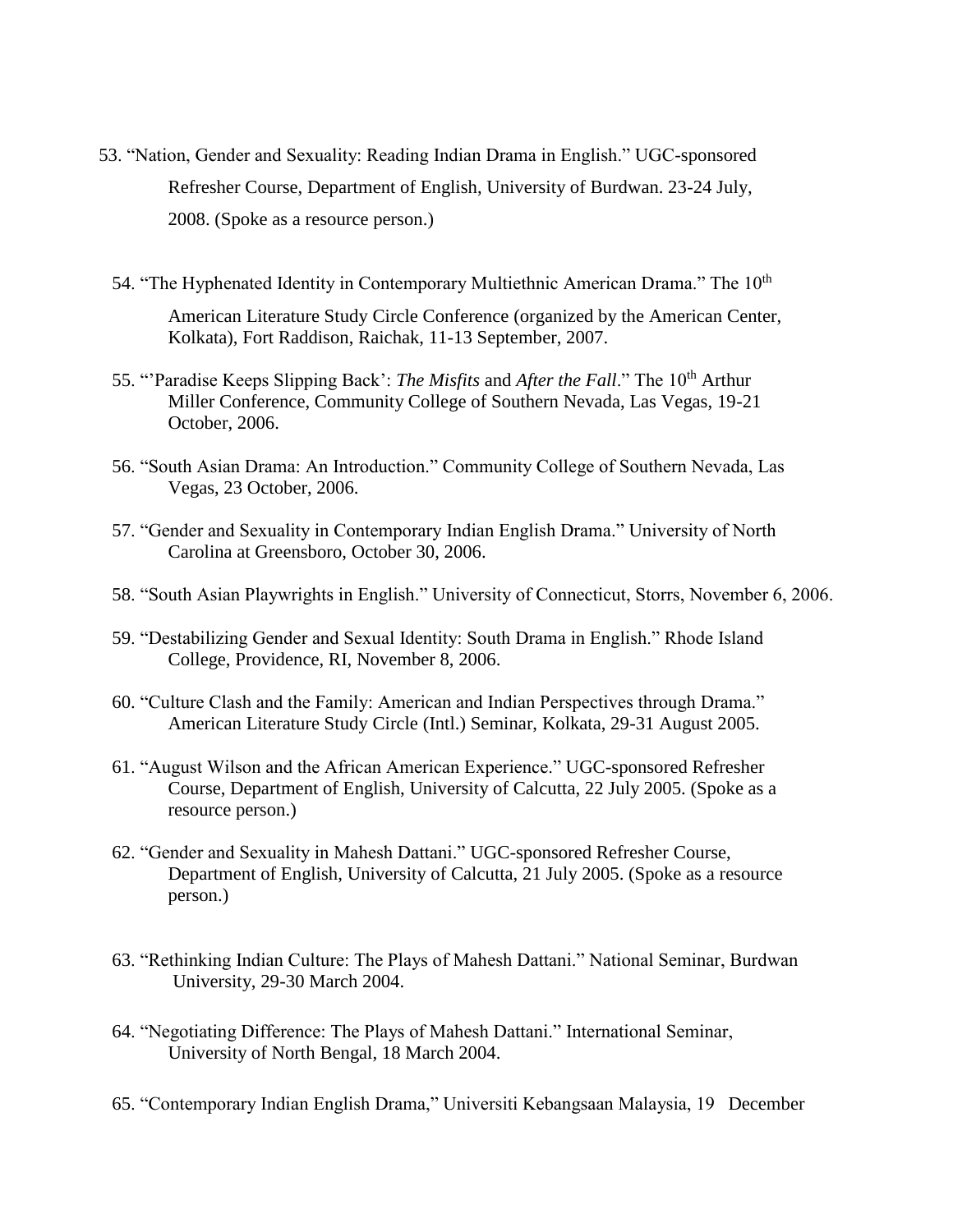2003.

.

- 66. "Anita Desai's *Voices in the City*: Reconstructing Indian Female Identity," International Conference, Universiti Kebangsaan Malaysia, 16-18 December 2003.
- 67. "The Late Plays of Arthur Miller: Problematizing the Real". The  $8<sup>th</sup>$  International Miller Conference, Nicolet College, Wisconsin, 3-4 October 2003. (Read by Lois Gough, Nicolet College.)
- 68. "Gender and Power Politics in the Plays of Girish Karnad and Vijay Tendulkar". UGCsponsored Refresher Course, Department of English, University of North Bengal, 6-26 March 2003. (Spoke as a resource person.)
- 69. "James Baldwin's *Amen Corner*: From the Spirituals to the Blues". International Seminar, Visva-Bharati, 15-17 December 2002
- 70. "Crossing Borders with Two 'Power' Plays: *Ghashiram Kotwal* and *The Archbishop's Ceiling*".American Literature Study Circle (Intl.) Seminar,Kolkata, 27-29 August 2002.
- 71. "Doing Things with Marvell's 'To His Coy Mistress' ". UGC-sponsored Refresher Course, Department of English, NBU, 4-26 March 2002. (Spoke as a resource person.)
- 72. "Being and Role-Playing: Reading Girish Karnad's *Tughlaq*". UGC National Seminar, NBU, 3-5 October 2001.
- 73. "*Naga-Mandala* and *Silence! The Court is in Session*: Critiquing Sexual Colonialism". International Seminar on Women's Studies, NBU, 26-27 March 2001.
- 74. "Between Faith and Skepticism: A Study of Arthur Miller's Later Plays". Annual Conference of the Indian Assn. For Am. Studies, Madurai Kamraj Univ., 23-25 June 2000.
- 75. "Arthur Miller: The Playwright in Recent Times". Annual Conference of the Indian Assn. For Studies in Contemporary Literature, G.K. University, Hardwar, 26-27 October 1998.
- 76. "*The Glass Menagerie*: 'Bits of a Shattered Rainbow' ". IAAS Conference, Mysore University, 1996.
- 77. "William Wells Brown's *Clotel*: A Critique of Slave Life in America". IAAS Conference, Pondichery University, 27-29 January 1995.
- 78. On Student Services. Orientation Program for Academic Counselors, IGNOU Study Centre, Cooch Behar (W.B.), 26 March 1995. (Spoke as a resource person.)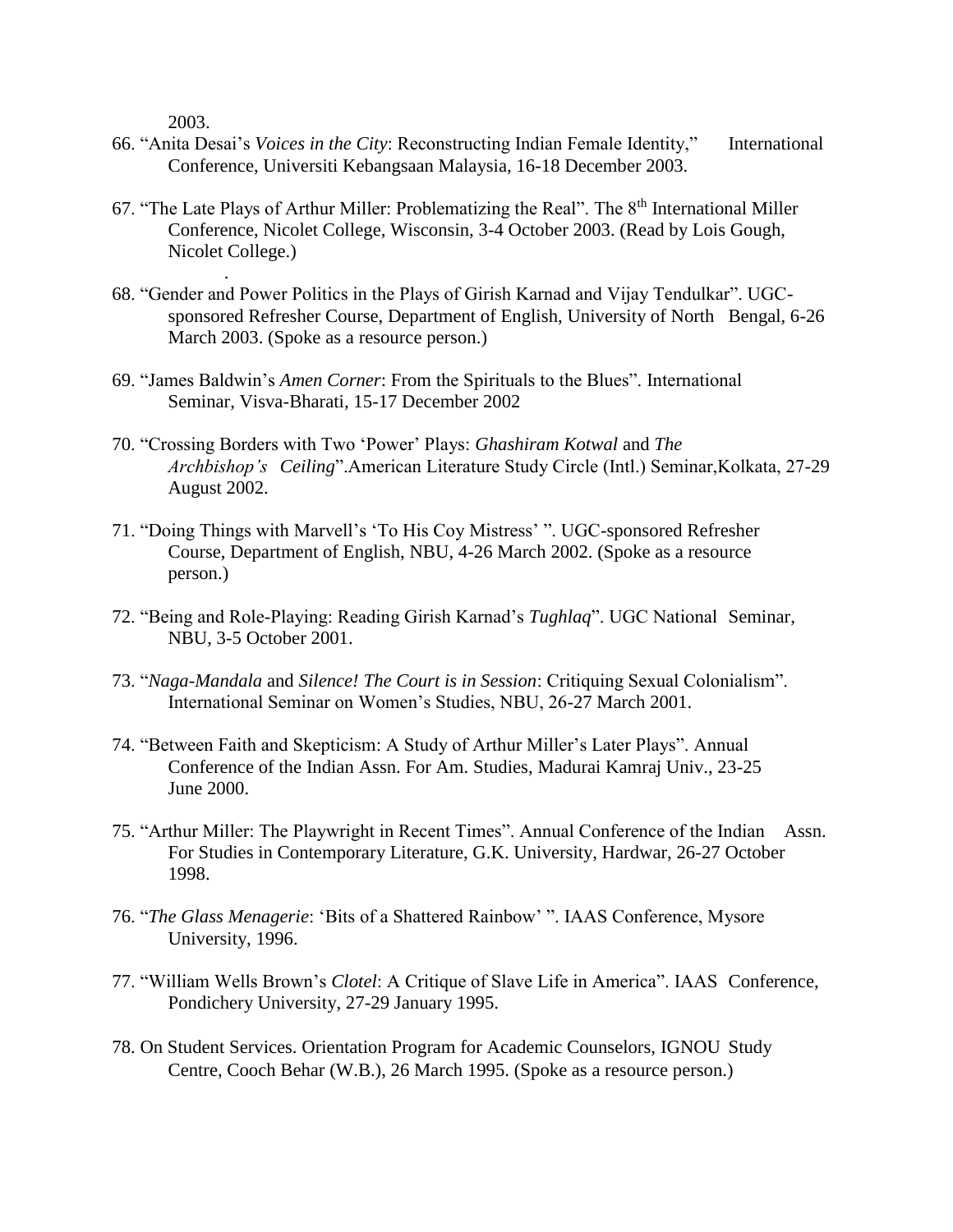- 79. "*A Memory of Two Mondays*: The Paradox of Life in Arthur Miller". IAAS Conference, Lucknow University, 2-4 April 1994.
- 80. "Robert Frost: 'Two Eyes Make One in Sight'." Orientation Program, Burdwan University, 30 June 1993. (Spoke as a participant.)
- 81. "*Incident at Vichy*: Guilt and Responsibility in Arthur Miller". All-India English Teachers' Conference, Osmania University, 29-31 Dec. 1993.
- 82. "Arthur Miller: A Study of His Life-Vision". UGC National Seminar, North Bengal University, 19-21 February 1990.
- 83. "Arthur Miller as a Social Playwright". Scholars' Meeting, ASRC (Hyderabad), January 1990.

# **Supervision of PhD theses: 07**

# **Examination of PhD theses (including those from other universities): 16**

### **Supervision of MPhil dissertations: 07**

# **Service/Miscellany:**

- Peer-reviewer, *Theatre Survey* (2019-20)
- Peer-reviewer, Bloomsbury London (2016)
- Peer-reviewer, South Asian Canadian Literature (University of New Brunswick) 2015.
- Chair, Department of English, University of North Bengal, 02/2018-02/2020
- Chair, Department of English, University of North Bengal, 11/2004-7/2006; 7/2012-7/2014
- Member, Executive Committee, University of North Bengal, 2014
- Director, International Seminar, Department of English, NBU, 15-16 December 2014
- Member, Executive Committee, Melus-Melow, India, 2013
- Member, NBU Cultural Committee, 4/2012--
- Coordinator, Department of English Colloquium, 4/2010-3/11.
- Hosted US Fulbrighter, Dr. Mary Hanneman, for a talk at the Dept of English, NBU, 18 December 2010.
- Academic Associate to Professor Mishtooni Bose of Christ Church College, Visiting lecturer at the University of North Bengal, 8/2008.
- Academic Associate to Professor Adam Klein, U.S. Fulbright Visiting Lecturer at the University of North Bengal, 2-4/2008
- Member, National Screening Committee for Fulbright Lectureships, United States Educational Foundation in India (USEFI), 9/07
- Member, Review Panel, Pearson Longman, Malaysia, 2007
- Member, Advisory Board, *Americana: E-Journal of American Studies* (Hungary**),** 10/05—